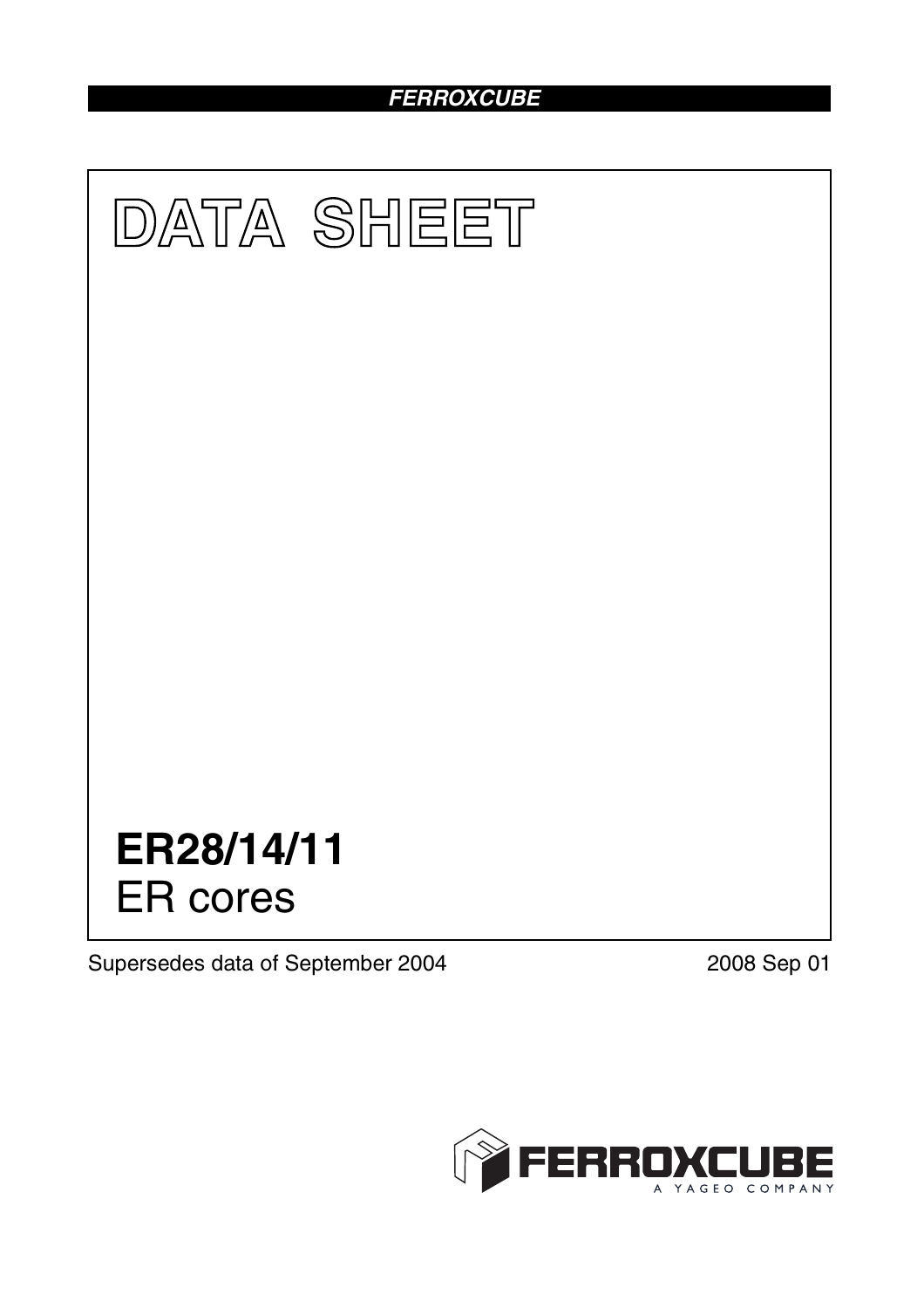# ER cores ER28/14/11

### **CORE SETS**

## **Effective core parameters**

| <b>SYMBOL</b> | <b>PARAMETER</b>  | <b>VALUE</b> | <b>UNIT</b>     |
|---------------|-------------------|--------------|-----------------|
| $\Sigma(I/A)$ | core factor (C1)  | 0.786        | $mm-1$          |
| $V_{e}$       | effective volume  | 5260         | mm <sup>3</sup> |
| $I_e$         | effective length  | 64.0         | mm              |
| $A_{e}$       | effective area    | 81.4         | mm <sup>2</sup> |
| <b>\</b> min  | minimum area      | 77.0         | mm <sup>2</sup> |
| m             | mass of core half | $\approx$ 14 | g               |



# **Core halves**

Clamping force for  $A_L$  measurements, 40  $\pm$ 20 N. Gapped cores are available on request.

| <b>GRADE</b> | <b>AL</b><br>(nH) | μe             | <b>AIR GAP</b><br>$(\mu m)$ | <b>TYPE NUMBER</b> |
|--------------|-------------------|----------------|-----------------------------|--------------------|
| 3C90         | 2900 ± 25%        | $\approx$ 1800 | $\approx 0$                 | ER28/14/11-3C90    |
| 3C94         | 2900 ± 25%        | $\approx$ 1800 | $\approx 0$                 | ER28/14/11-3C94    |

# **Properties of core sets under power conditions**

|              | $B(mT)$ at                                      | CORE LOSS (W) at                               |                                                |                                                |
|--------------|-------------------------------------------------|------------------------------------------------|------------------------------------------------|------------------------------------------------|
| <b>GRADE</b> | $H = 250$ A/m;<br>$f = 25$ kHz;<br>$T = 100 °C$ | $f = 25$ kHz;<br>$B = 200$ mT;<br>$T = 100 °C$ | f = 100 kHz;<br>$B = 100 mT$ ;<br>$T = 100 °C$ | f = 100 kHz;<br>$B = 200 mT$ ;<br>$T = 100 °C$ |
| 3C90         | $\geq$ 320                                      | $\leq 0.63$                                    | $\leq 0.67$                                    |                                                |
| 3C94         | >320                                            |                                                | $\leq 0.5$                                     | $\leq$ 3.2                                     |